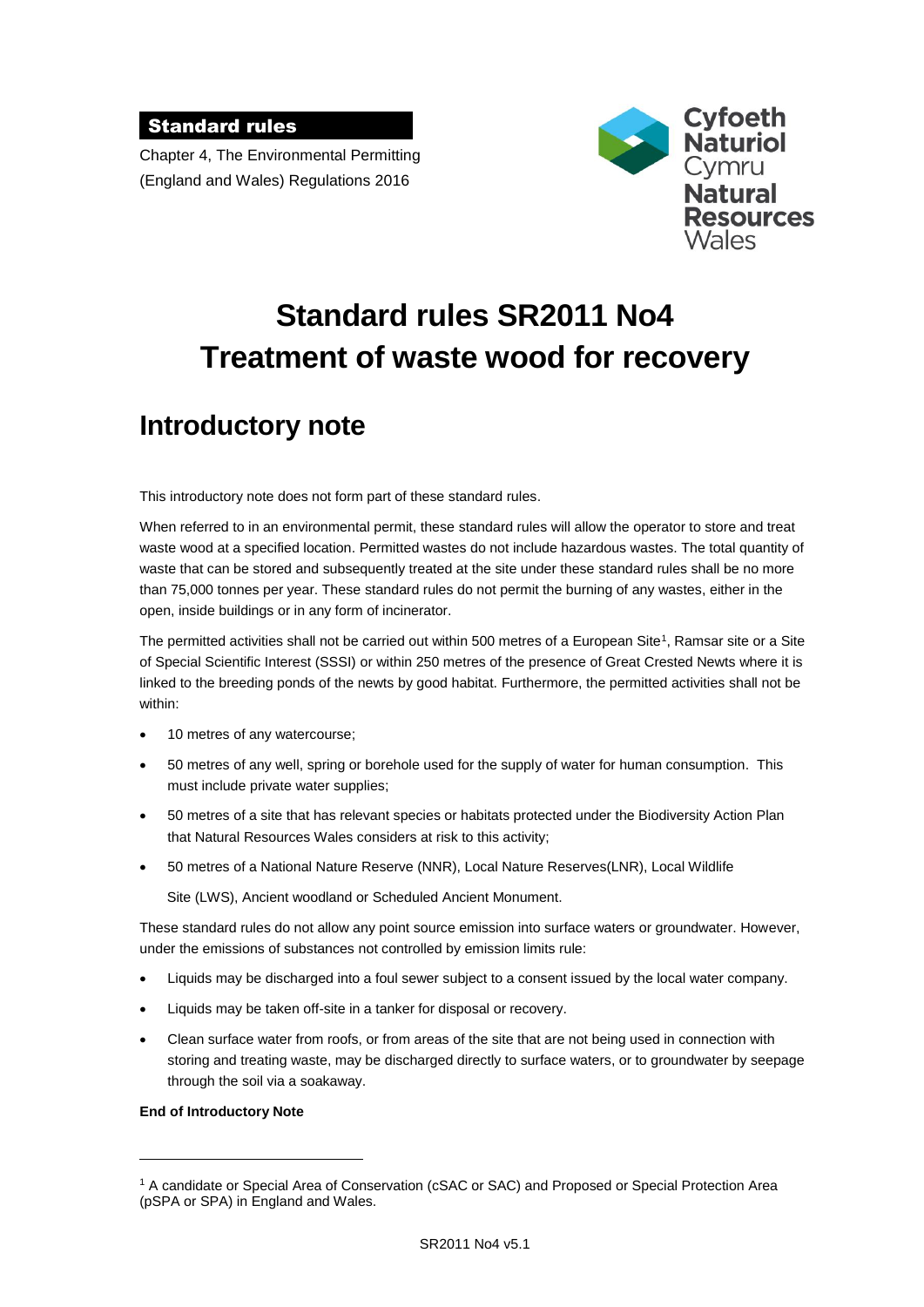## **Rules**

## **1 – Management**

## **1.1 General management**

- 1.1.1 The operator shall manage and operate the activities:
	- (a) in accordance with a written management system that identifies and minimises risks of pollution, including those arising from operations, maintenance, accidents, incidents, nonconformances, closure and those drawn to the attention of the operator as a result of complaints; and
	- (b) using sufficient competent persons and resources.
- 1.1.2 Records demonstrating compliance with rule 1.1.1 shall be maintained.
- 1.1.3 Any person having duties that are or may be affected by the matters set out in these standard rules shall have convenient access to a copy of them kept at or near the place where those duties are carried out.
- 1.1.4 The operator shall comply with the requirements of an approved competence scheme.

### **1.2 Avoidance, recovery and disposal of wastes produced by the activities**

- 1.2.1 The operator shall take appropriate measures to ensure that:
	- (a) the waste hierarchy referred to in Article 4 of the Waste Framework Directive is applied to the generation of waste by the activities; and
	- (b) any waste generated by the activities is treated in accordance with the waste hierarchy referred to in Article 4 of the Waste Framework Directive; and
	- (c) where disposal is necessary, this is undertaken in a manner which minimises its impact on the environment.
- 1.2.2 The operator shall review and record at least every four years whether changes to those measures should be made and take any further appropriate measures identified by a review.

## **2 – Operations**

## **2.1 Permitted operations**

2.1.1 The operator is only authorised to carry out the operations specified in table 2.1 below ("the activities").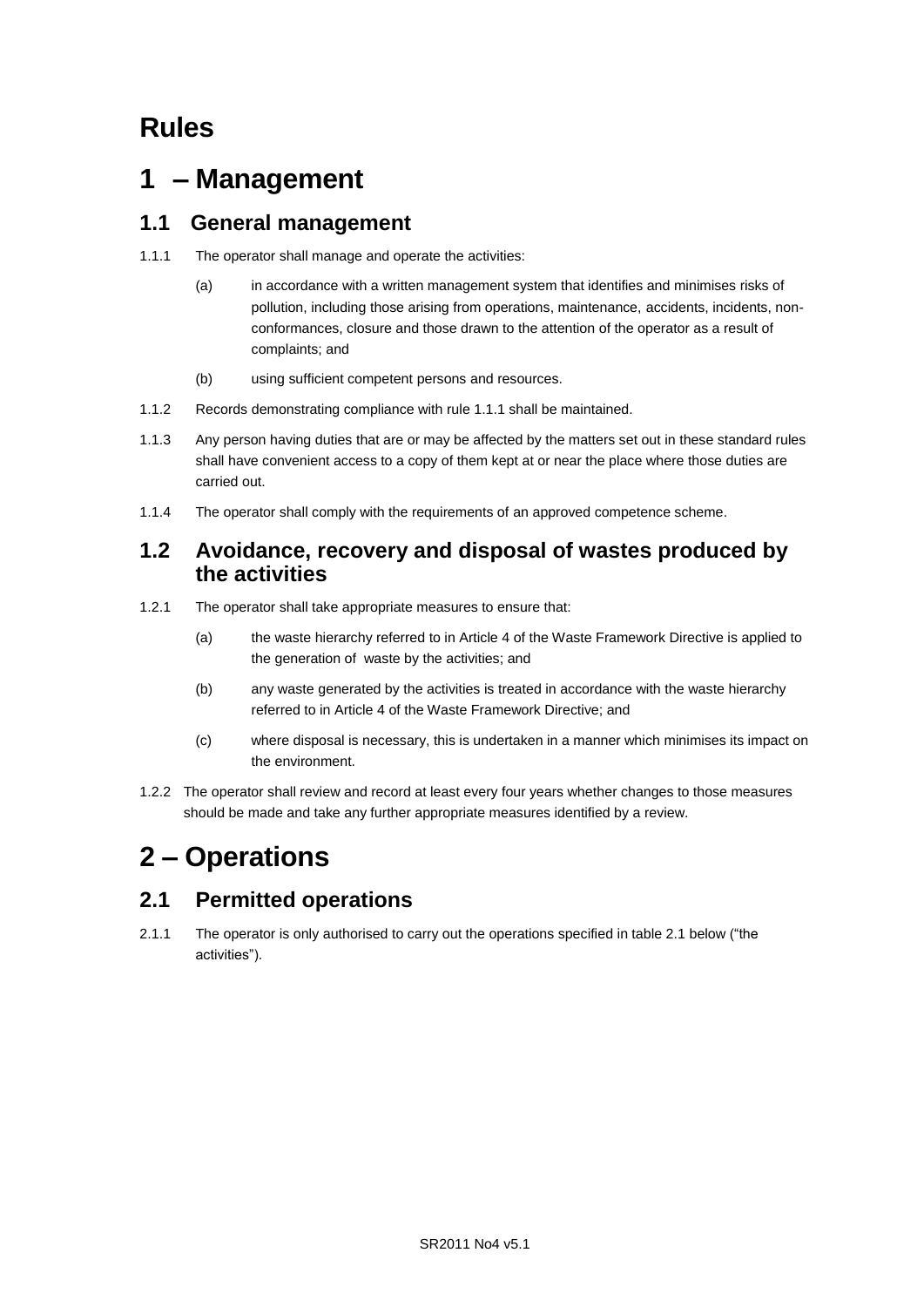| Table 2.1 activities                                                      |                                                                                                                                                        |
|---------------------------------------------------------------------------|--------------------------------------------------------------------------------------------------------------------------------------------------------|
| <b>Description of activities</b>                                          | <b>Limits of activities</b>                                                                                                                            |
| R13: Storage of wastes pending the operation<br>numbered R <sub>3</sub> . | Treatment of wood wastes listed in table 2.3 consisting<br>only of sorting, separation, cutting, pulverising,<br>shredding, and chipping for recovery. |
| <b>R3:</b> Recycling or reclamation of organic                            |                                                                                                                                                        |
| substances which are not used as solvents.                                | Secure storage of wastes listed in table 2.3 at the<br>place where it is to be treated                                                                 |
|                                                                           | Quantities of waste stored shall not exceed 10,000<br>tonnes in total at any one time.                                                                 |
|                                                                           | No waste must be stored for more than 3 months.                                                                                                        |
|                                                                           | No more than 75,000 tonnes of waste shall be<br>accepted at the site in any one year.                                                                  |

## **2.2 The site**

- 2.2.1 The activities shall not extend beyond the site, being the land shown edged in green on the site plan attached to the permit.
- 2.2.2 The activities shall not be carried out within:
	- (a) 500 metres of a European Site or Site of Special Scientific Interest (SSSI);
	- (b) 10 metres of any watercourse;
	- (c) 50 metres of any well, spring or borehole used for the supply of water for human consumption; This must include private water supplies;
	- (d) 250 metres of the presence of great crested newts, where it is linked to the breeding ponds of the newts by good habitat;
	- (e) 50 metres of a site that has relevant species or habitats protected under the Biodiversity Action Plan that Natural Resources Wales considers at risk to this activity;
	- (f) 50 metres of a National Nature Reserve (NNR), Local Nature Reserves(LNR), Local Wildlife Site (LWS), Ancient woodland or Scheduled Ancient Monument.

#### **2.3 Waste acceptance**

- 2.3.1 Waste shall only be accepted if:
	- (a) it is of a type listed in table 2.3 of these standard rules;
	- (b) it conforms to the description in the documentation supplied by the producer and holder;
	- (c) its chemical, physical and biological characteristics make it suitable for the intended recovery process;
	- (d) it is visually inspected on arrival and before it enters the treatment process to ensure that it complies with these standard rules.
- 2.3.2 Any waste that does not comply with 2.3.1 shall be rejected and shall be;
	- (a) removed from the site; or
	- (b) moved to a designated quarantine area pending removal.
- 2.3.3 Records demonstrating compliance with rule 2.3 shall be maintained.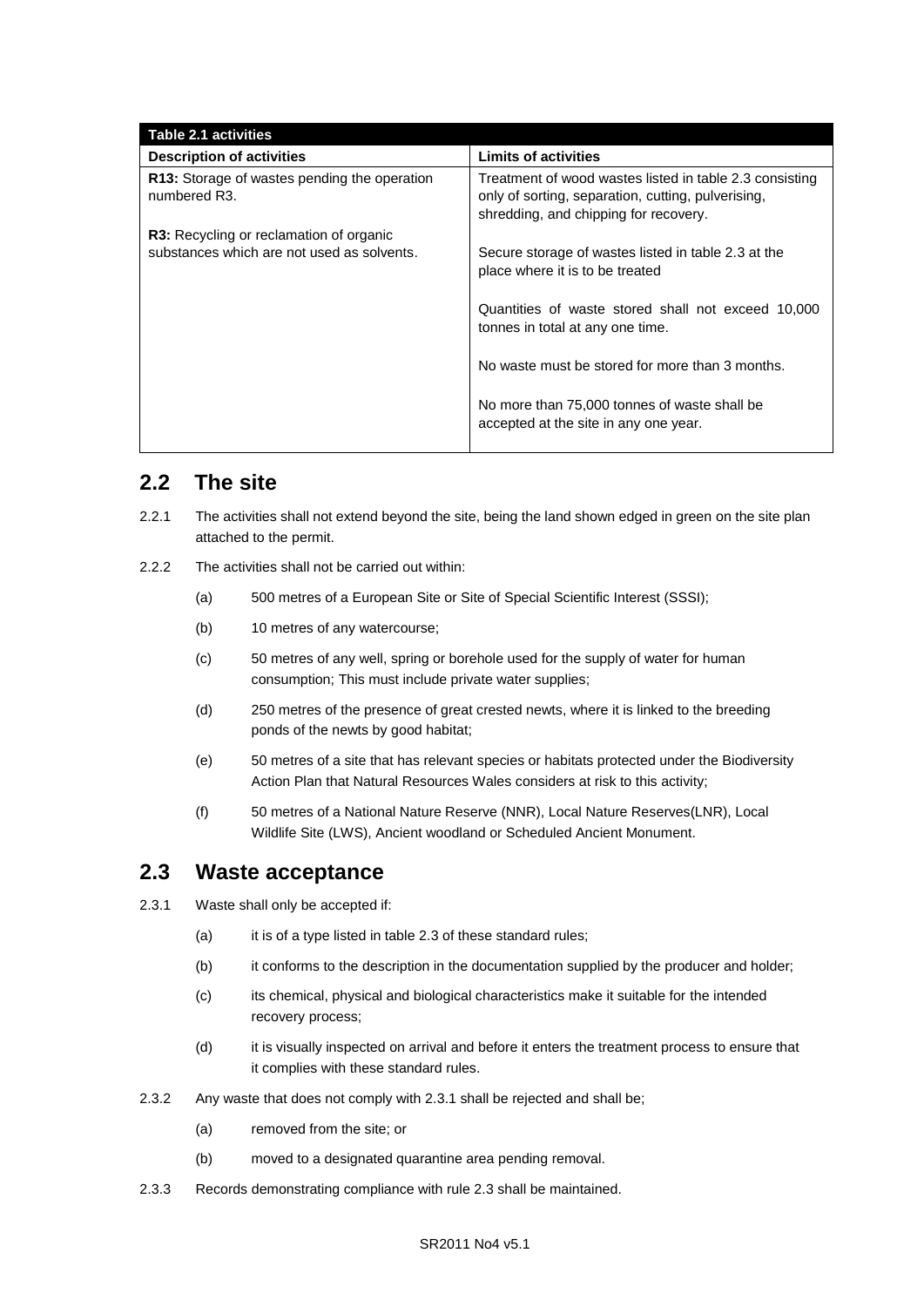#### **Table 2.3 Waste types**

#### **Exclusions**

Wastes having any of the following characteristics shall not be accepted:

- Consisting solely or mainly of dusts (with the exception of sawdust), powders or loose fibres
- Hazardous wastes
- Wastes in liquid form

| Waste<br>Code | <b>Description</b>                                                                                                                                                          |
|---------------|-----------------------------------------------------------------------------------------------------------------------------------------------------------------------------|
| 02            | WASTES FROM AGRICULTURE, HORTICULTURE, AQUACULTURE, FORESTRY, HUNTING<br>AND FISHING, FOOD PREPARATION AND PROCESSING                                                       |
| 02 01         | wastes from agriculture, horticulture, aquaculture, forestry, hunting and fishing.                                                                                          |
| 02 01 03      | wood and bark only                                                                                                                                                          |
| 02 01 07      | wood and bark                                                                                                                                                               |
| 03            | WASTES FROM WOOD PROCESSING AND THE PRODUCTION OF PANELS AND<br>FURNITURE, PULP, PAPER AND PRODUCTION                                                                       |
| 03 01         | wastes from wood processing and the production of panels and furniture                                                                                                      |
| 03 01 01      | waste bark and cork                                                                                                                                                         |
| 03 01 05      | sawdust, shavings, cuttings, wood, particle board and veneer other than those mentioned in 03 01<br>04                                                                      |
| 03 03         | wastes from pulp, paper and cardboard production and processing                                                                                                             |
| 03 03 01      | waste bark and wood                                                                                                                                                         |
| 15            | <b>WASTE PACKAGING</b>                                                                                                                                                      |
| 15 01         | packaging                                                                                                                                                                   |
| 15 01 03      | wooden packaging                                                                                                                                                            |
| 17            | <b>CONSTRUCTION AND DEMOLITION WASTES (INCLUDING EXCAVATED SOIL FROM</b><br><b>CONTAMINATED SITES)</b>                                                                      |
| 1702          | wood, glass and plastic                                                                                                                                                     |
| 17 02 01      | wood                                                                                                                                                                        |
| 1709          | Other construction and demolition waste                                                                                                                                     |
| 17 09 04      | mixed construction and demolition wastes other than those mentioned in 17 09 01, 17 09 02 and<br>17 09 03 (wood only)                                                       |
| 19            | WASTES FROM WASTE MANAGEMENT FACILITIES, OFF SITE WASTE WATER<br><b>TREATMENT PLANTS AND PREPARATION OF WATER INTENDED FOR HUMAN</b><br><b>CONSUMPTION/INDUSTRIAL WASTE</b> |
| 19 12         | wastes from the mechanical treatment of waste (for example sorting, crushing,<br>compacting, pelletising) not otherwise specified                                           |
| 19 12 07      | wood other than that mentioned in 19 12 06                                                                                                                                  |
| 20            | MUNICIPAL WASTES (HOUSEHOLD WASTE AND SIMILAR COMMERCIAL, INDUSTRIAL<br>AND INSTITUTIONAL WASTES) INCLUDING SEPARATELY COLLECTED FRACTIONS                                  |
| 20 01         | separately collected fractions                                                                                                                                              |
| 20 01 38      | wood other than that mentioned in 2001 37                                                                                                                                   |
| 20 02         | garden and park waste                                                                                                                                                       |
| 20 02 01      | biodegradable waste (wood and bark only)                                                                                                                                    |

## **2.4 Operating techniques**

2.4.1 The activities shall be operated using the techniques and in the manner described in Table 2.4 below.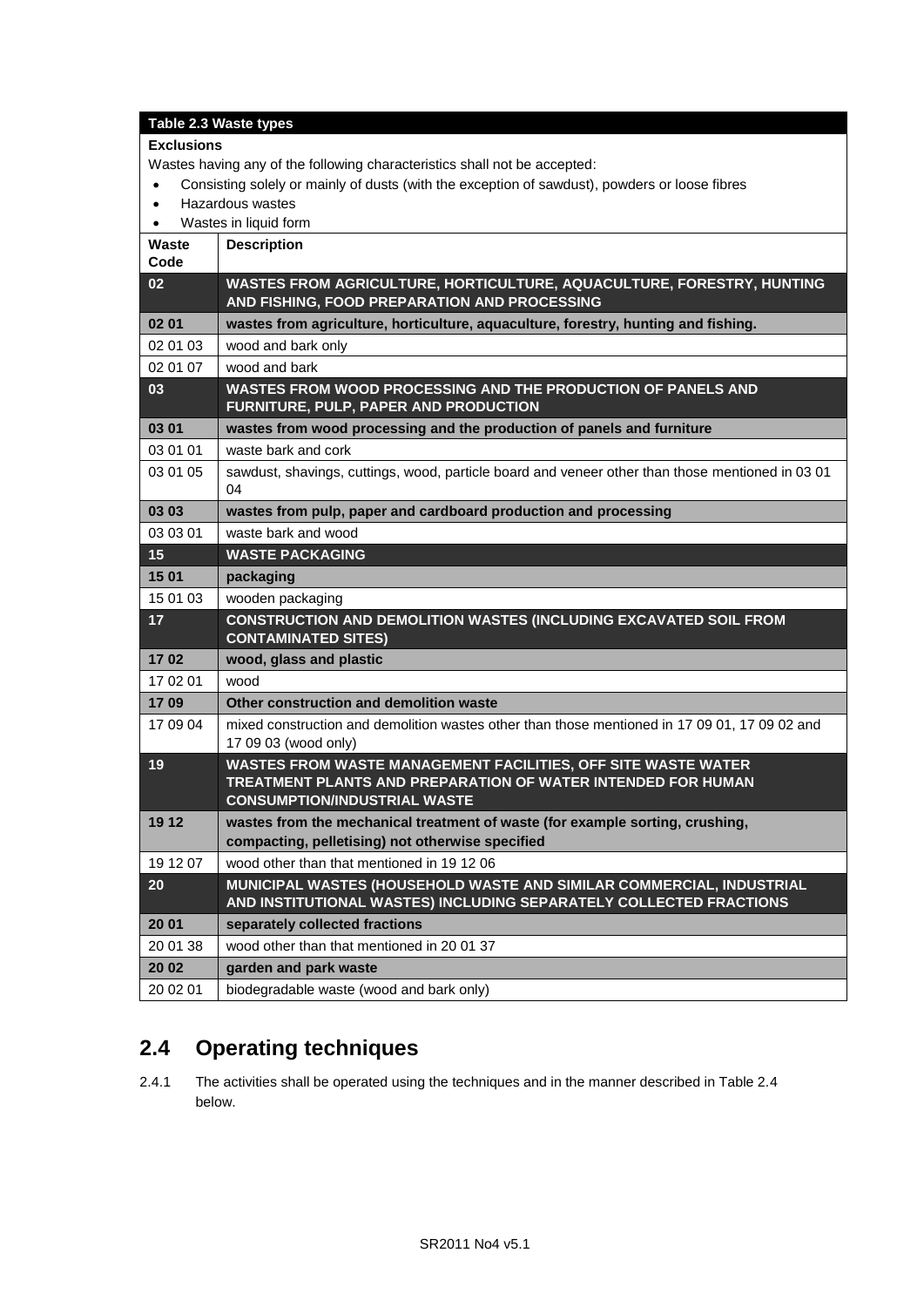#### **Table 2.4 Operating techniques**

- 1. When located within Groundwater Source Protection Zone 1 or 2 the waste shall be stored and treated on an impermeable surface with sealed drainage system.
- 2. When located outside Groundwater Source Protection Zones 1 or 2 waste shall be stored and treated on hard-standing or on an impermeable surface with sealed drainage system.

## **3 – Emissions and monitoring**

### **3.1 Emissions of substances not controlled by emission limits**

- 3.1.1 Emissions of substances not controlled by emission limits (excluding odour) shall not cause pollution. The operator shall not be taken to have breached this rule if appropriate measures, including, but not limited to, those specified in any approved emissions management plan, have been taken to prevent or where that is not practicable, to minimise, those emissions.
- 3.1.2 The operator shall:
	- (a) if notified by Natural Resources Wales that the activities are giving rise to pollution, submit to Natural Resources Wales for approval within the period specified, an emissions management plan;
	- (b) implement the approved emissions management plan, from the date of approval, unless otherwise agreed in writing by Natural Resources Wales.
- 3.1.3 All liquids in containers, whose emission to water or land could cause pollution, shall be provided with secondary containment, unless the operator has used other appropriate measures to prevent or where that is not practicable, to minimise, leakage and spillage from the primary container.

## **3.2 Odour**

- 3.2.1 Emissions from the activities shall be free from odour at levels likely to cause pollution outside the site, as perceived by an authorised officer of Natural Resources Wales, unless the operator has used appropriate measures, including, but not limited to, those specified in any approved odour management plan, to prevent or where that is not practicable, to minimise, the odour.
- 3.2.2 The operator shall:
	- (a) if notified by Natural Resources Wales that the activities are giving rise to pollution outside the site due to odour, submit to Natural Resources Wales for approval within the period specified, an odour management plan;
	- (b) implement the approved odour management plan, from the date of approval, unless otherwise agreed in writing by Natural Resources Wales.

### **3.3 Noise and vibration**

- 3.3.1 Emissions from the activities shall be free from noise and vibration at levels likely to cause pollution outside the site, as perceived by an authorised officer of Natural Resources Wales, unless the operator has used appropriate measures, including, but not limited to, those specified in any approved noise and vibration management plan, to prevent or where that is not practicable, to minimise, the noise and vibration.
- 3.3.2 The operator shall:
	- (a) if notified by Natural Resources Wales that the activities are giving rise to pollution outside the site due to noise and vibration, submit to Natural Resources Wales for approval within the period specified, a noise and vibration management plan;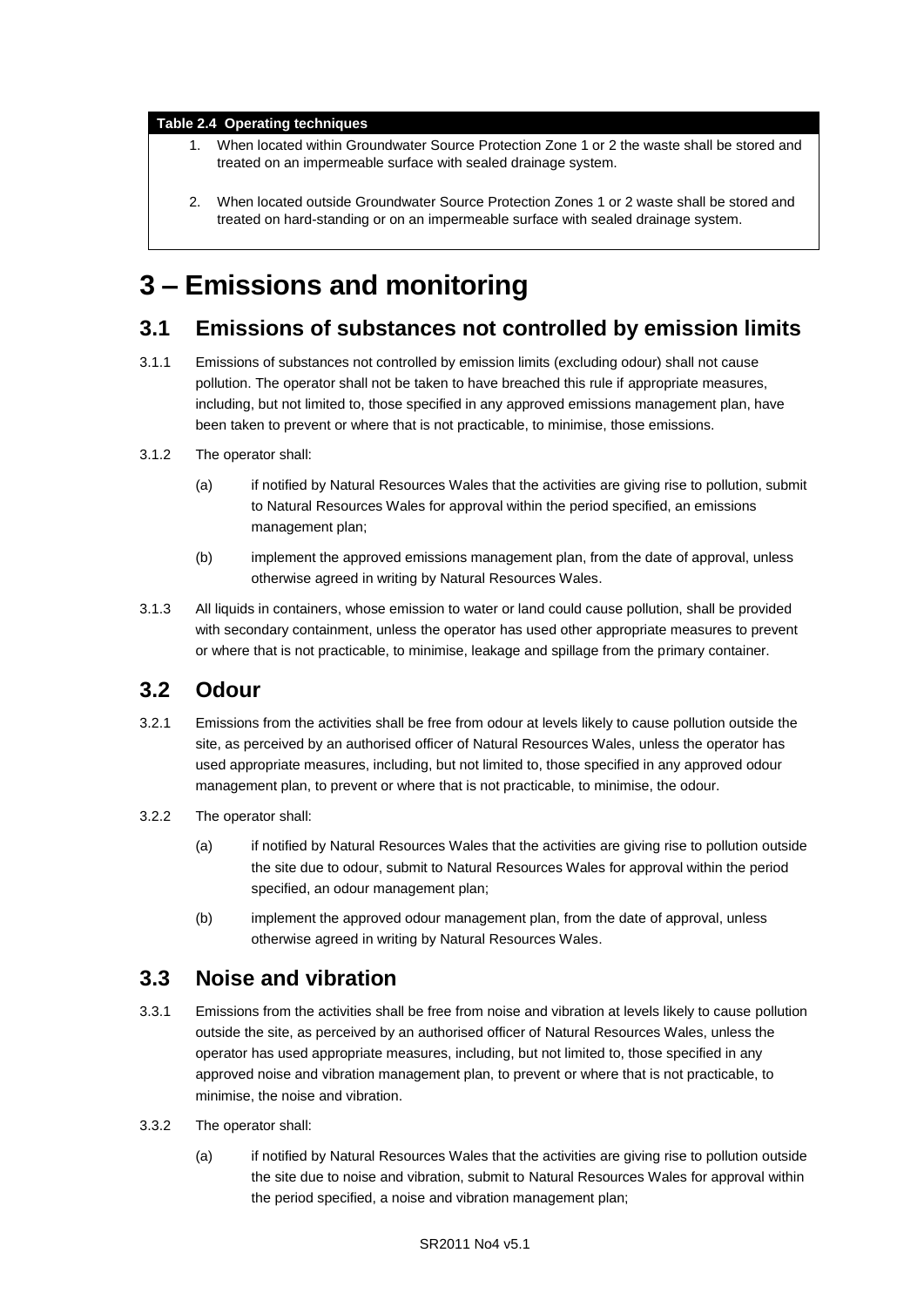(b) implement the approved noise and vibration management plan, from the date of approval, unless otherwise agreed in writing by Natural Resources Wales.

## **3.4 Fire**

- 3.4.1 The operator shall manage and operate the activities in accordance with a written fire prevention plan using the current, relevant fire prevention plan guidance.
- 3.4.2 The operator shall:
	- (a) if notified by Natural Resources Wales that the activities could cause a fire risk, submit to Natural Resources Wales a fire prevention plan which identifies and minimises the risks of fire;
	- (b) operate the activity in accordance with the fire prevention plan, from the date of submission, unless otherwise agreed in writing by Natural Resources Wales.

## **4 – Information**

## **4.1 Records**

- 4.1.1 All records required to be made by these standard rules shall:
	- (a) be legible;
	- (b) be made as soon as reasonably practicable;
	- (c) if amended, be amended in such a way that the original and any subsequent amendments remain legible or are capable of retrieval; and
	- (d) be retained, unless otherwise agreed by Natural Resources Wales, for at least 6 years from the date when the records were made, or in the case of the following records until permit surrender:
		- (i) off-site environmental effects; and
		- (ii) matters which affect the condition of land and groundwater.
- 4.1.2 The operator shall keep on site all records, plans and the management system required to be maintained by these standard rules, unless otherwise agreed in writing by Natural Resources Wales

## **4.2 Reporting**

- 4.2.1 The operator shall send all reports and notifications required by these standard rules to Natural Resources Wales using the contact details supplied in writing by Natural Resources Wales.
- 4.2.2 Within one month of the end of each quarter, the operator shall submit to Natural Resources Wales using the form made available for the purpose, the information specified on the form relating to the site and the waste accepted and removed from it during the previous quarter.

### **4.3 Notifications**

- 4.3.1 Natural Resources Wales shall be notified without delay following the detection of:
	- (a) any malfunction, breakdown or failure of equipment or techniques, accident or emission of a substance not controlled by an emission limit which has caused, is causing or may cause significant pollution;
	- (b) the breach of a limit specified in these standard rules; or
	- (c) any significant adverse environmental effects.
- 4.3.2 Written confirmation of actual or potential pollution incidents and breaches of emission limits shall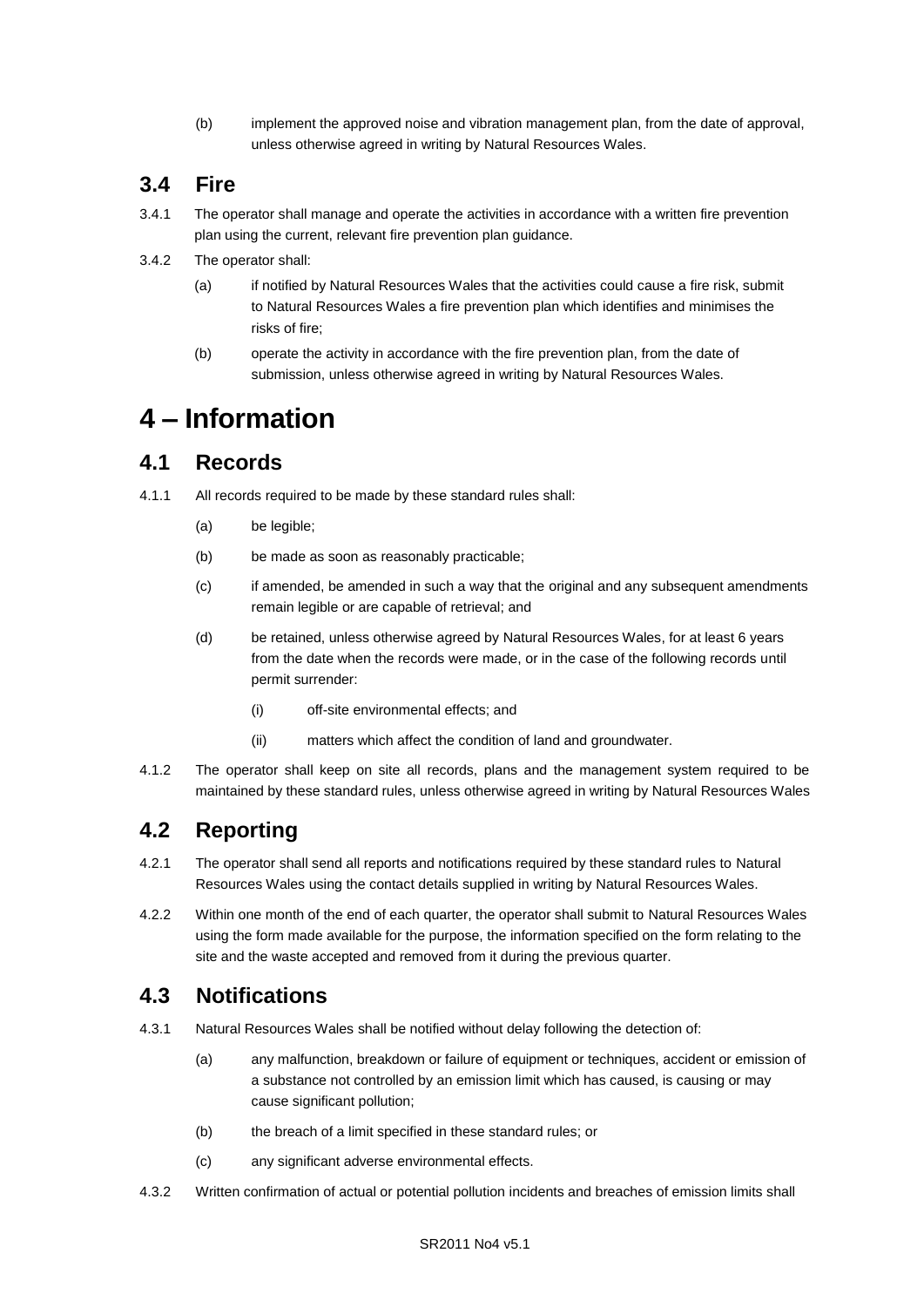be submitted within 24 hours.

- 4.3.3 Where Natural Resources Wales has requested in writing that it shall be notified when the operator is to undertake monitoring and/or spot sampling, the operator shall inform Natural Resources Wales when the relevant monitoring and/or spot sampling is to take place. The operator shall provide this information to Natural Resources Wales at least 14 days before the date the monitoring is to be undertaken.
- 4.3.4 Natural Resources Wales shall be notified within 14 days of the occurrence of the following matters except where such disclosure is prohibited by Stock Exchange rules:
	- a) Where the operator is a registered company:
		- any change in the operator's trading name, registered name or registered office address; and
		- any steps taken with a view to the operator going into administration, entering into a company voluntary arrangement or being wound up.
	- b) Where the operator is a corporate body other than a registered company:
		- any change in the operator's name or address; and
		- any steps taken with a view to the dissolution of the operator.
	- c) In any other case:
		- the death of any of the named operators (where the operator consists of more than one named individual);
		- any change in the operator's name(s) or address(es); and
		- any steps taken with a view to the operator, or any one of them, going into bankruptcy, entering into a composition or arrangement with creditors, or, in the case them being in a partnership, dissolving the partnership.

### **4.4 Interpretation**

- 4.4.1 In these standard rules the expressions listed below shall have the meaning given.
- 4.4.2 In these standard rules references to reports and notifications mean written reports and notifications, except when reference is being made to notification being made "without delay", in which case it may be provided by telephone.

*"accident"* means an accident that may result in pollution.

*"Annex II"* means Annex II to Directive 2008/98/EC of the European Parliament and of the Council on waste.

*"authorised officer"* means any person authorised by Natural Resources Wales under section 108(1) of The Environment Act 1995 to exercise, in accordance with the terms of any such authorisation, any power specified in Section 108(4) of that Act*.*

*"domestic purposes"* has the same meaning as in section 218 of the Water Industry Act 1991.

*"emissions of substances not controlled by emission limits"* means emissions of substances to air, water or land from the activities, either from emission points specified in these standard rules or from other localised or diffuse sources, which are not controlled by an emission limit.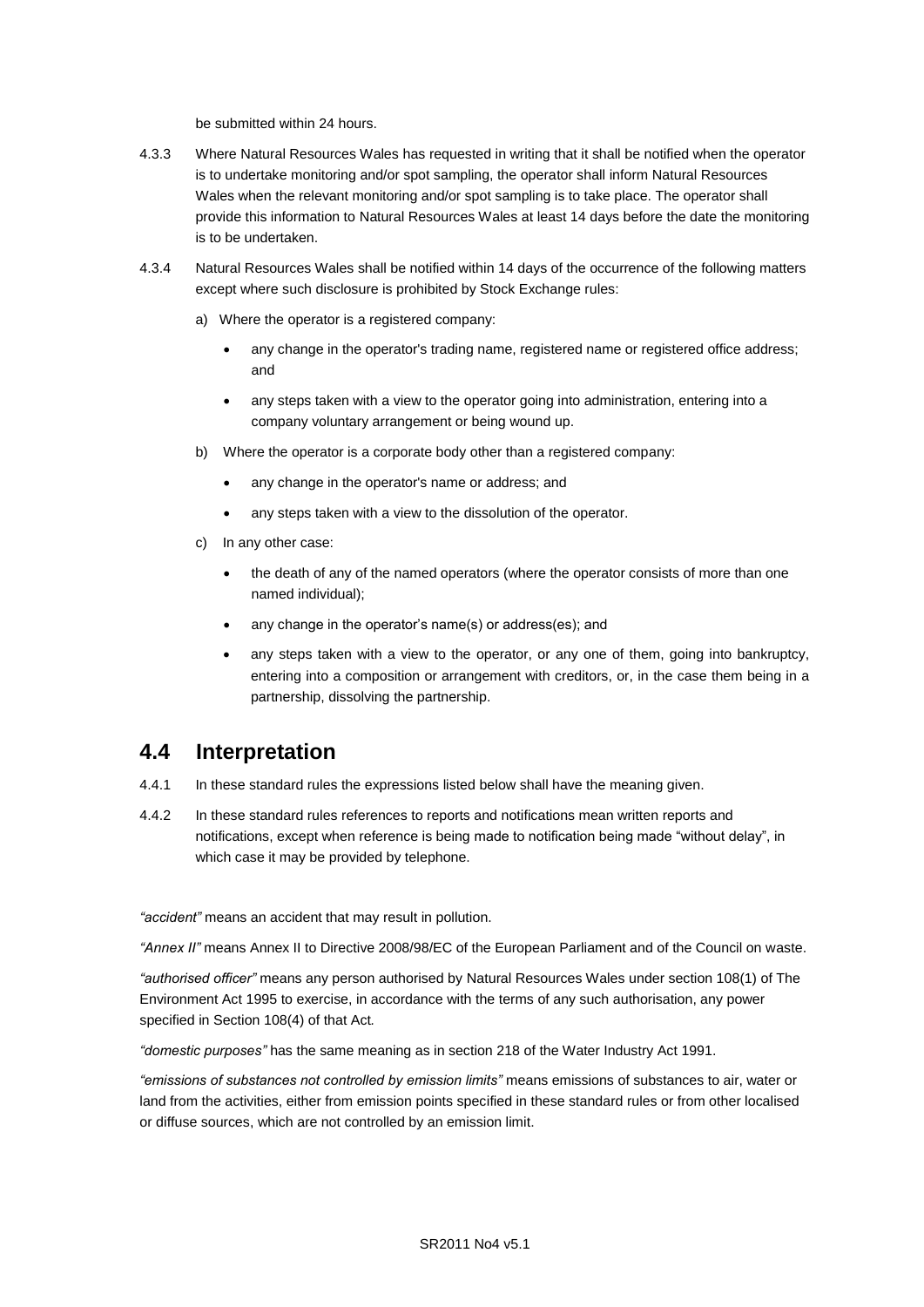*"European Site"* means Special Area of Conservation or candidate Special Area of Conservation or Special Protection Area or proposed Special Protection Area in England and Wales, within the meaning of Council Directives 79/409/EEC on the conservation of wild birds and 92/43/EEC on the conservation of natural habitats and of wild flora and fauna and the Conservation of Habitats and Species Regulations 2010. Internationally designated Ramsar sites are dealt with in the same way as European sites as a matter of government policy and for the purpose of these rules will be considered as a European Site.

*"food production purposes"* means the manufacturing, processing, preserving or marketing purposes with respect to food or drink for which water supplied to food production premises may be used, and for the purposes of this definition "food production purposes" means premises used for the purposes of a business of preparing food or drink for consumption otherwise than on the premises.

*"good habitat*" means rough (especially tussocky) grassland, scrub and woodland.

*"groundwater"* means all water, which is below the surface of the ground in the saturation zone and in direct contact with the ground or subsoil.

*"hardstanding"* is a compacted solid surface capable of withstanding the operation and the loading / unloading of wastes.

*"impermeable surface"* means a surface or pavement constructed and maintained to a standard sufficient to prevent the transmission of liquids beyond the pavement surface, and should be read in conjunction with the term "sealed drainage system" (below).

*"Natural Resources Wales*" means the Natural Resources Body for Wales established by article 3 of the Natural Resources Body for Wales (Establishment) Order 2012. The Natural Resources Body for Wales (Functions) Order 2013 transferred the relevant functions of the Countryside Council for Wales, and functions of the Environment Agency and the Forestry Commission in Wales to the Natural Resources Body for Wales.

*"pollution"* means emissions as a result of human activity which may—

- (a) be harmful to human health or the quality of the environment,
- (b) cause offence to a human sense,
- (c) result in damage to material property, or
- (d) impair or interfere with amenities and other legitimate uses of the environment.

*"quarter*" means a calendar year quarter commencing on 1 January, 1 April, 1 July or 1 October.

*"R*" means a recovery operation provided for in Annex II to Directive 2008/98/EC of the European Parliament and of the Council on waste.

*"sealed drainage system"* in relation to an impermeable surface, means a drainage system with impermeable components which does not leak and which will ensure that:

- (a) no liquid will run off the surface otherwise than via the system;
- (b) except where they may lawfully be discharged to foul sewer, all liquids entering the system are collected in a sealed sump

*"secure storage"* means storage where waste cannot escape and members of the public do not have access to it.

*"SSSI"* means Site of Special Scientific Interest within the meaning of the Wildlife and Countryside Act 1981 (as amended by the Countryside and Rights of Way Act 2000).

*"Waste code"* means the six digit code referable to a type of waste in accordance with the list of wastes established by Commission Decision 2000/532/EC as amended from time to time (the 'List of Wastes Decision') and in relation to hazardous waste, includes the asterisk.